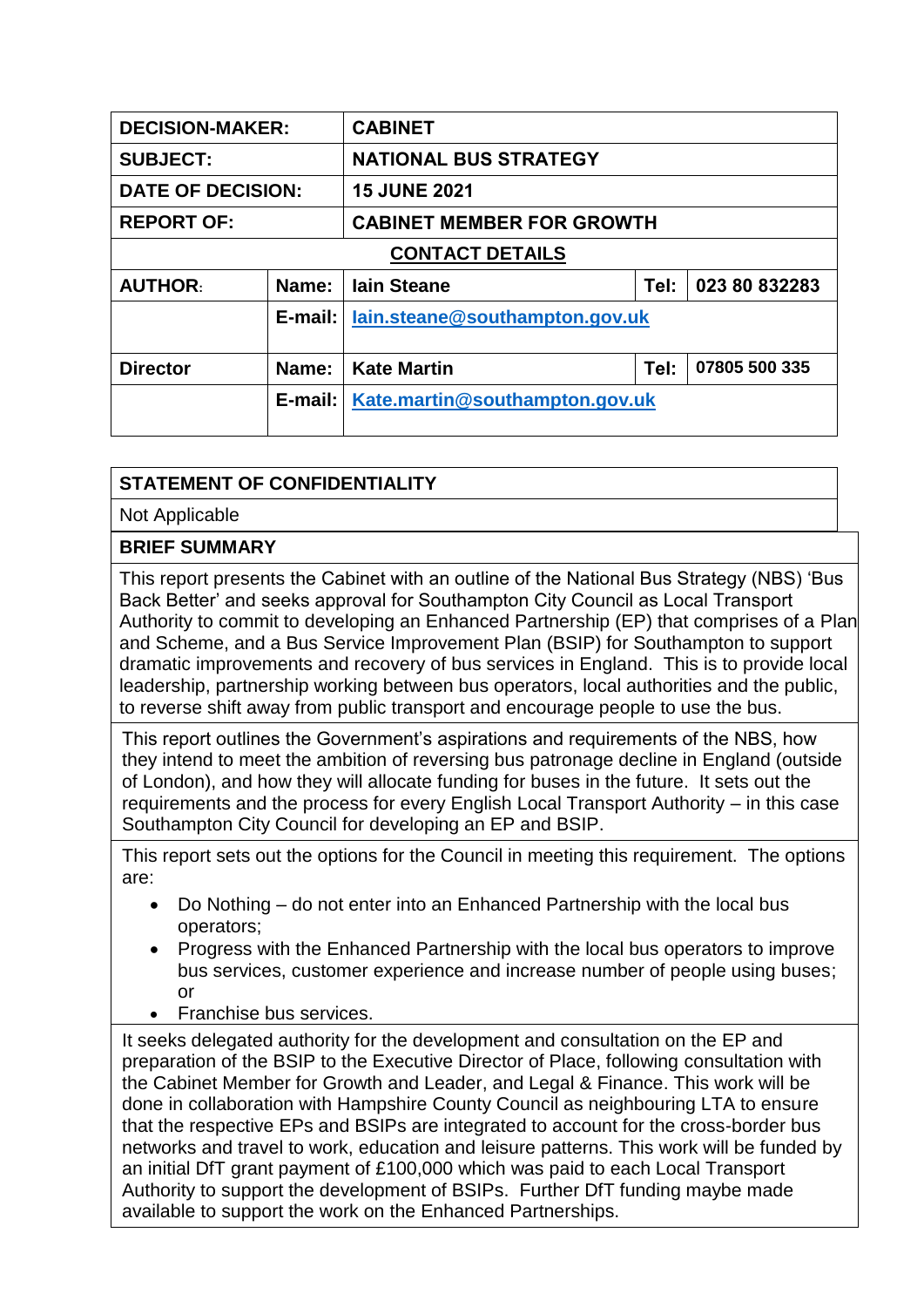| <b>RECOMMENDATIONS:</b> |                                                                                                                                                                                                                                                                                                                                                                                                                                              |                                                                                                                                                                                                                                                                                                                                                                                                                                                                                                                                                                                                                                              |
|-------------------------|----------------------------------------------------------------------------------------------------------------------------------------------------------------------------------------------------------------------------------------------------------------------------------------------------------------------------------------------------------------------------------------------------------------------------------------------|----------------------------------------------------------------------------------------------------------------------------------------------------------------------------------------------------------------------------------------------------------------------------------------------------------------------------------------------------------------------------------------------------------------------------------------------------------------------------------------------------------------------------------------------------------------------------------------------------------------------------------------------|
|                         | (i)                                                                                                                                                                                                                                                                                                                                                                                                                                          | To Note the outline and aspirations of the National Bus Strategy and<br>how it aligns and supports the Council's current transport strategy<br>(Connected Southampton 2040) and delivery programmes<br>(Transforming Cities Fund & Future Transport Zone).                                                                                                                                                                                                                                                                                                                                                                                   |
|                         | (ii)                                                                                                                                                                                                                                                                                                                                                                                                                                         | To approve the development of the Enhanced Partnership as the<br>most appropriate statutory route for buses in Southampton; to<br>delegate authority to the Executive Director Place to publish a of<br>Notice of Intent as required in section 138F of Transport Act 2000 by<br>30 <sup>th</sup> June 2021, and to develop the subsequent Bus Services<br>Improvement Plan.                                                                                                                                                                                                                                                                 |
|                         | (iii)                                                                                                                                                                                                                                                                                                                                                                                                                                        | To delegate authority to the Executive Director Place, following<br>consultation with the Cabinet Member for Growth, to negotiate,<br>develop and finalise the specific content of the agreements for the<br>Enhanced Partnership Plan and Scheme, and the Bus Service<br>Improvement Plan, subject to complying with the statutory<br>preparation, notice and consultation on both.                                                                                                                                                                                                                                                         |
|                         |                                                                                                                                                                                                                                                                                                                                                                                                                                              | <b>REASONS FOR REPORT RECOMMENDATIONS</b>                                                                                                                                                                                                                                                                                                                                                                                                                                                                                                                                                                                                    |
| 1.                      |                                                                                                                                                                                                                                                                                                                                                                                                                                              | This report is submitted for consideration as a General Exception under<br>paragraph 15 of the Access to Information Procedure Rules in Part 4 of the<br>City Council's Constitution, notice having been given to the Chair of the<br>relevant Scrutiny Panel and the Public                                                                                                                                                                                                                                                                                                                                                                 |
| 2.                      | The reason for this Exception is to meet a Department of Transport deadline<br>of 30 <sup>th</sup> June 2021, for the City Council to set out, via a Notice of Intent, the<br>statutory route for buses in Southampton as set out in this report and<br>expected by the National Bus Strategy. If this is not done before this date the<br>Council would not be eligible for any further financial support for buses from<br>the Government. |                                                                                                                                                                                                                                                                                                                                                                                                                                                                                                                                                                                                                                              |
| 3.                      | The Enhanced Partnership requires a statutory notice to proceed, initially a<br>Notice of Intent, and is a policy decision affecting all wards within<br>Southampton.                                                                                                                                                                                                                                                                        |                                                                                                                                                                                                                                                                                                                                                                                                                                                                                                                                                                                                                                              |
| 4.                      |                                                                                                                                                                                                                                                                                                                                                                                                                                              | A Bus Service Improvement Plan is required under the National Bus Strategy<br>that covers the LTA area and extending into neighbouring areas.                                                                                                                                                                                                                                                                                                                                                                                                                                                                                                |
|                         |                                                                                                                                                                                                                                                                                                                                                                                                                                              | ALTERNATIVE OPTIONS CONSIDERED AND REJECTED                                                                                                                                                                                                                                                                                                                                                                                                                                                                                                                                                                                                  |
| 5.                      |                                                                                                                                                                                                                                                                                                                                                                                                                                              | Do Nothing – not recommended; as failure to commit to a EP as a minimum<br>statutory instrument as set out in the NBS, would have an impact on the level<br>of funding SCC receives from central Government for bus services (Supported<br>Services), Concessionary Fares Reimbursement, Covid-19 Bus Services<br>Support Grant (CBSSG) and Bus Services Operator Grant (BSOG) as set out<br>in the National Bus Strategy. It is also an expectation of Government, as set<br>out in the NBS that LTAs work towards the creation of an EP and development<br>of a BSIP in order to continue to access future national funding opportunities. |
| 6.                      | Franchising – not recommended; within the NBS and Bus Services Act 2017<br>there is provision and powers for SCC to take on the franchise of local bus<br>services. Under franchising the Council would take on greater powers and                                                                                                                                                                                                           |                                                                                                                                                                                                                                                                                                                                                                                                                                                                                                                                                                                                                                              |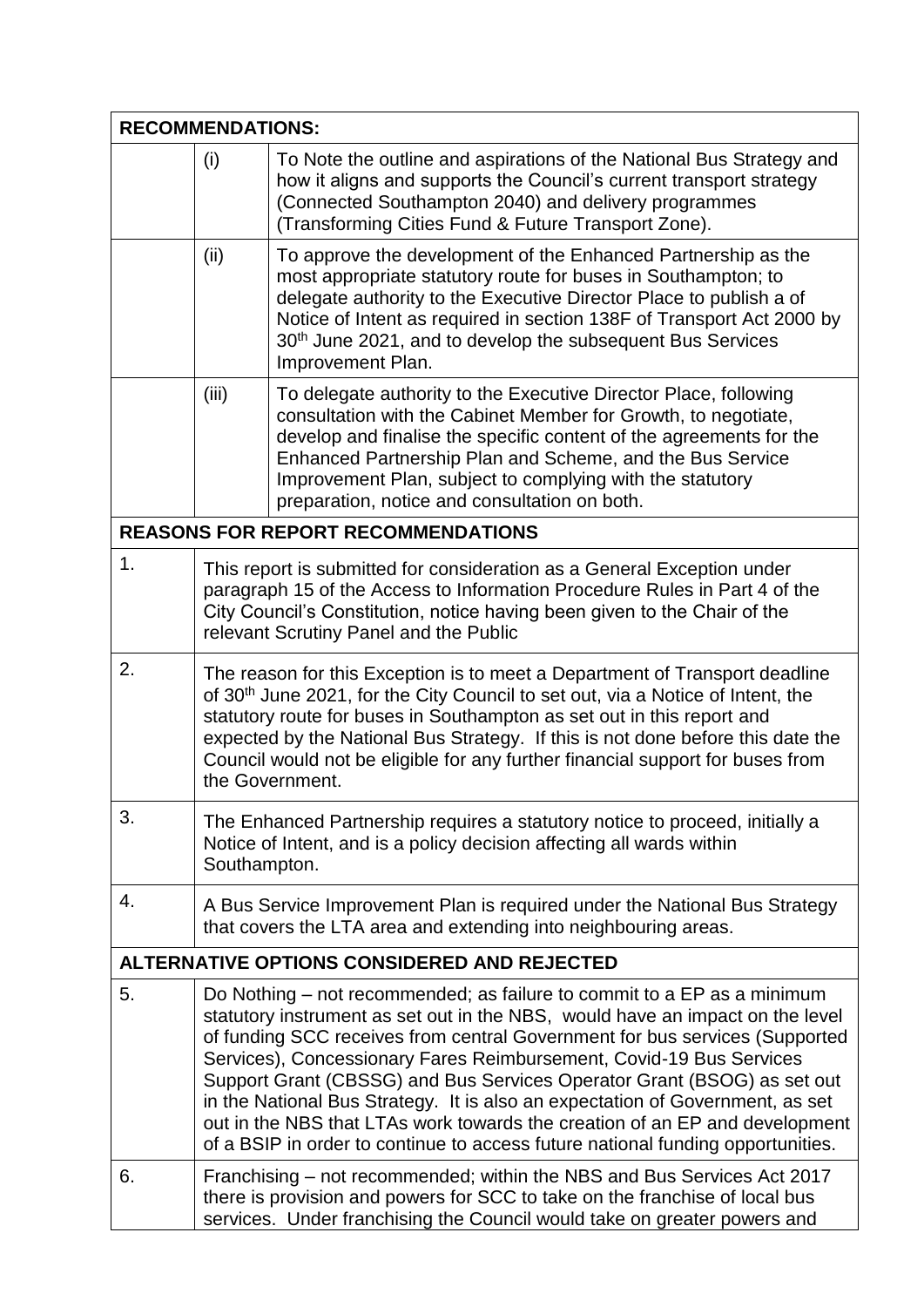|     | control of local buses – setting standards, timetables, fares, networks etc.<br>Franchising is within the remit of Mayoral Combined Authorities and would<br>require the approval of the Secretary of State. Franchising typically takes<br>longer to achieve, requiring additional resource, and still requires an EP to be<br>in place beforehand. For Southampton's bus market this is not the most<br>appropriate route at this stage.                                                                                                                                                                                                                                                                                                                                                                                                                                                                                                                                                                                                                                                                                      |
|-----|---------------------------------------------------------------------------------------------------------------------------------------------------------------------------------------------------------------------------------------------------------------------------------------------------------------------------------------------------------------------------------------------------------------------------------------------------------------------------------------------------------------------------------------------------------------------------------------------------------------------------------------------------------------------------------------------------------------------------------------------------------------------------------------------------------------------------------------------------------------------------------------------------------------------------------------------------------------------------------------------------------------------------------------------------------------------------------------------------------------------------------|
| 7.  | Existing Quality Bus Partnership – not recommended; the existing<br>Southampton QBP was developed in 2012 as a voluntary partnership between<br>SCC and the bus operators. It has been invaluable in growing bus patronage<br>in Southampton and assisted in levering in investment in buses and<br>infrastructure such as Better Bus Fund and Transforming Cities. Through<br>TCF the QBP was to be strengthened but this has been superseded by the<br>requirements of the NBS and Government and would not satisfy the minimum<br>requirement set by Government. The assessment also concluded that current<br>partnership legislation does not provide the level of protection for local<br>authorities and bus operators when considering the value and scale of<br>investment set out by the Government.                                                                                                                                                                                                                                                                                                                  |
|     | <b>DETAIL (Including consultation carried out)</b>                                                                                                                                                                                                                                                                                                                                                                                                                                                                                                                                                                                                                                                                                                                                                                                                                                                                                                                                                                                                                                                                              |
| 8.  | <b>National Bus Strategy</b><br>In March 2021 the Government published the National Bus Strategy 'Bus<br>Back Better' as its long-term strategy for buses in England. It aims to support<br>economic recovery from Covid, meeting carbon emissions targets and<br>increase investment in buses to London standards making buses an attractive<br>alternative to the car. Bus use in England, outside of London, had been<br>decreasing prior to the Covid pandemic, this was accelerated sharply during<br>the pandemic with patronage levels down 85-95%. During the pandemic local<br>bus services were supported by central Government funding paid through the<br>Council covering Concessionary Fares, Covid BSOG, and Bus Services<br>Operators Grant (BSOG) to compensate for the loss of revenue due to<br>supressed passenger demand.                                                                                                                                                                                                                                                                                  |
| 9.  | The strategy sets out Government's vision to improve local bus services in<br>England outside London through greater local leadership, to reverse the<br>recent shift in journeys away from public transport and encourage passengers<br>back to the bus. The aim is that LTAs and local bus operators work at pace<br>with local communities to plan and deliver a fully integrated service with<br>simple, multi-modal tickets, more bus priority measures, the same high quality<br>information for all passengers, and better turn-up-and-go frequencies that<br>keep running into the evenings and weekends. This is to be achieve via:<br>Bus service improvements on a network basis;<br>$\bullet$<br>Bus priority to reduce journey times and improve reliability;<br>Cleaner & greener vehicles;<br>$\bullet$<br>Partnership working between Local Authorities and bus operators; and<br>$\bullet$<br>Better co-ordination between operators, particularly as emerge from<br>$\bullet$<br>Covid pandemic to avoid services planned purely commercially<br>separate from what the LTA may want to achieve for its area. |
| 10. | The funding model for this is changing with reforms to the BSOG, by reducing<br>levels given to diesel vehicles and supporting greater local leadership for<br>buses. To achieve this, £3bn is available to support the delivery of the strategy<br>(for new and increased services, bus priority schemes, and zero emission                                                                                                                                                                                                                                                                                                                                                                                                                                                                                                                                                                                                                                                                                                                                                                                                    |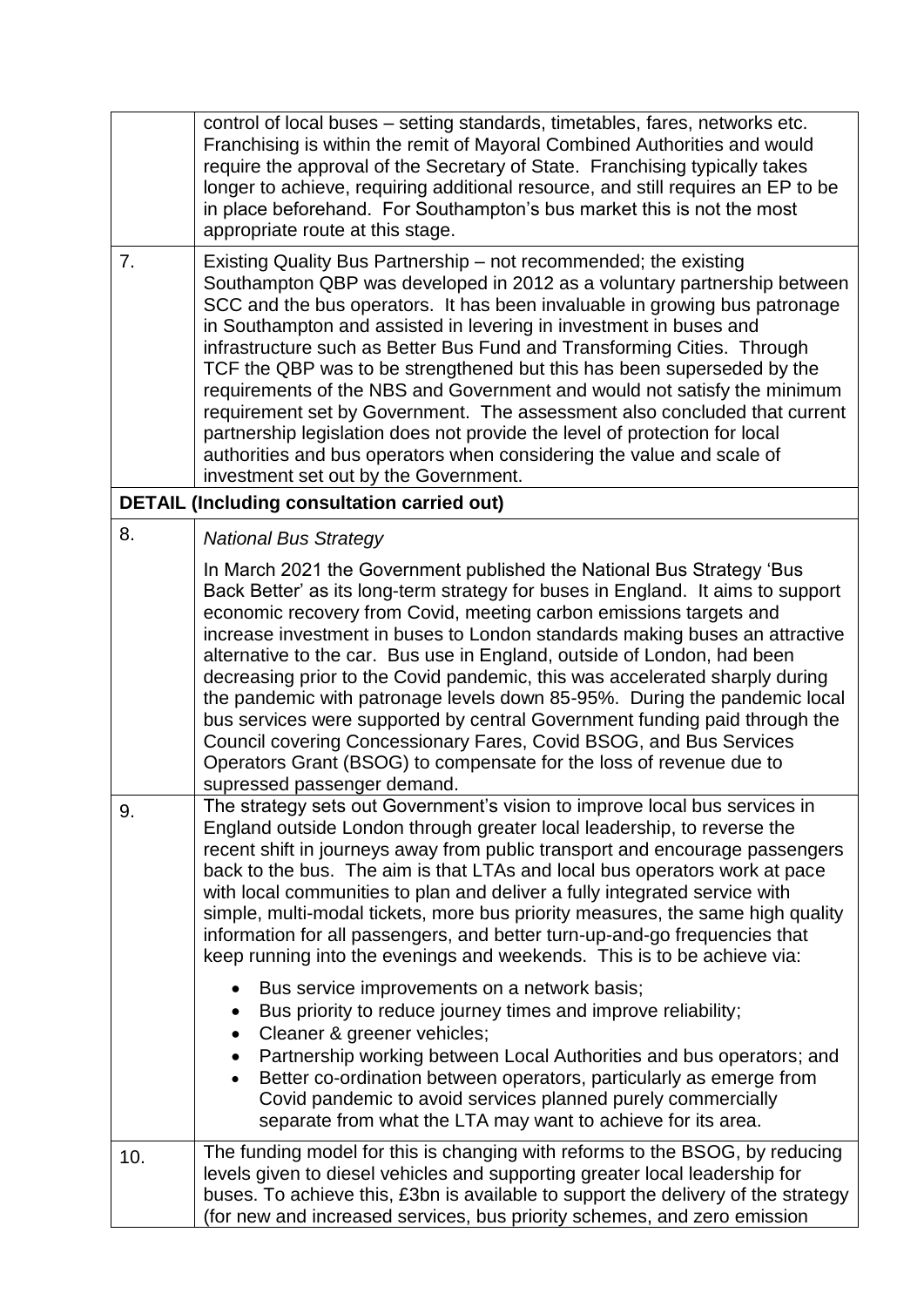|     | buses). The first of these is the ZEBRA <sup>1</sup> fund. This funding will be available<br>to Local Transport Authorities (LTAs) who are willing to develop Enhanced<br>Partnerships (EP) or the process of franchising, and Bus Service Improvement<br>Plans (BSIPs) by April 2022. From 1 <sup>st</sup> July 2021 only LTAs with a<br>commitment to enter an EPs will be able to access the BSOG funding, and<br>from April 2022 the £3bn of funding.                                                                                                                                                                                                                                                                                                                                                                                                                                                                                                                                                                                                                                      |
|-----|------------------------------------------------------------------------------------------------------------------------------------------------------------------------------------------------------------------------------------------------------------------------------------------------------------------------------------------------------------------------------------------------------------------------------------------------------------------------------------------------------------------------------------------------------------------------------------------------------------------------------------------------------------------------------------------------------------------------------------------------------------------------------------------------------------------------------------------------------------------------------------------------------------------------------------------------------------------------------------------------------------------------------------------------------------------------------------------------|
| 11. | Franchising is within the remit of Mayoral Combined Authorities (MCAs), non-<br>MCAs would need to apply to the Secretary of State for franchising powers.                                                                                                                                                                                                                                                                                                                                                                                                                                                                                                                                                                                                                                                                                                                                                                                                                                                                                                                                     |
| 12. | To access the funding the DfT has placed expectations on LTAs to develop<br>EPs and a BSIP and there are three steps to proceed through:                                                                                                                                                                                                                                                                                                                                                                                                                                                                                                                                                                                                                                                                                                                                                                                                                                                                                                                                                       |
|     | 1. End of June 2021 - LTA to decide which statutory path to follow e.g.<br>pursue an Enhanced Partnership (via publication of a statutory notice -<br>Appendix 3) or begin statutory process of franchising with operator<br>cooperation;<br>2. End of October 2021 – each LTA will need to publish a BSIP – updated<br>annually and reflected in Local Transport Plans (LTPs); and<br>3. End of March 2022 – LTA needs to have EPs in place as an end-state<br>to access new funding including BSOG.                                                                                                                                                                                                                                                                                                                                                                                                                                                                                                                                                                                          |
|     | From April 2022 the BSIP should be delivered either via the EP or franchising<br>approaches.                                                                                                                                                                                                                                                                                                                                                                                                                                                                                                                                                                                                                                                                                                                                                                                                                                                                                                                                                                                                   |
| 13. | Local Transport Policy - Connected Southampton 2040<br>The current Local Transport Plan (LTP4) Connected Southampton 2040 sets<br>out the long-term vision for transport in Southampton. It introduces the<br>concept of the Southampton Mass Transit System (SMTS) model - that is<br>seeking a step change in the provision of public transport in the city to meet<br>sustainable economic growth, climate change and provide a better service<br>and experience for passengers. The SMTS consists of rail, bus, ferry, dial-a-<br>ride along with interchange and information. Partnership working is part of the<br>approach with an emphasis on priority and better integration of modes and<br>ticketing. Early stages of the SMTS are proposed to be delivered through the<br>Transforming Cities programme. The LTP is supported by a draft Public<br>Transport Plan that provides more detail on the aspirations with aims and<br>objectives for corridors covering journey times, frequency and partnership.<br>This provides a foundation to progress the requirements of the NBS. |
| 14. | Overview of Bus Operations in Southampton                                                                                                                                                                                                                                                                                                                                                                                                                                                                                                                                                                                                                                                                                                                                                                                                                                                                                                                                                                                                                                                      |
|     | There are two major bus operators in Southampton - First Group and<br>GoSouth Coast who make up 95% of the bus market, and a smaller operator<br>Xelabus. There has been a level of competition across the city for buses<br>which has helped to drive a healthy level of bus patronage. Up to 2019/20<br>Southampton was bucking national trends for bus patronage and had seen a<br>9% increase in patronage over decade from 2010. With 20.6m bus journeys<br>and 80.5 bus journeys per head made in $2019/20$ – this was $7th$ highest in<br>England. In 2020/21 the level of bus patronage had dropped to 10m as a<br>result of Covid.                                                                                                                                                                                                                                                                                                                                                                                                                                                    |
| 15. | There are challenges that passengers face in Southampton that could be<br>improved. The network is focused on main corridors leaving some areas of<br>the city with poor or no bus services. There is repetition of bus numberings for<br>entirely different routes in different parts of the city. On the busiest routes                                                                                                                                                                                                                                                                                                                                                                                                                                                                                                                                                                                                                                                                                                                                                                      |

<sup>1</sup> ZEBRA – Zero Emission Bus Regional Areas - £120m fund for all-electric or other zero emission vehicles.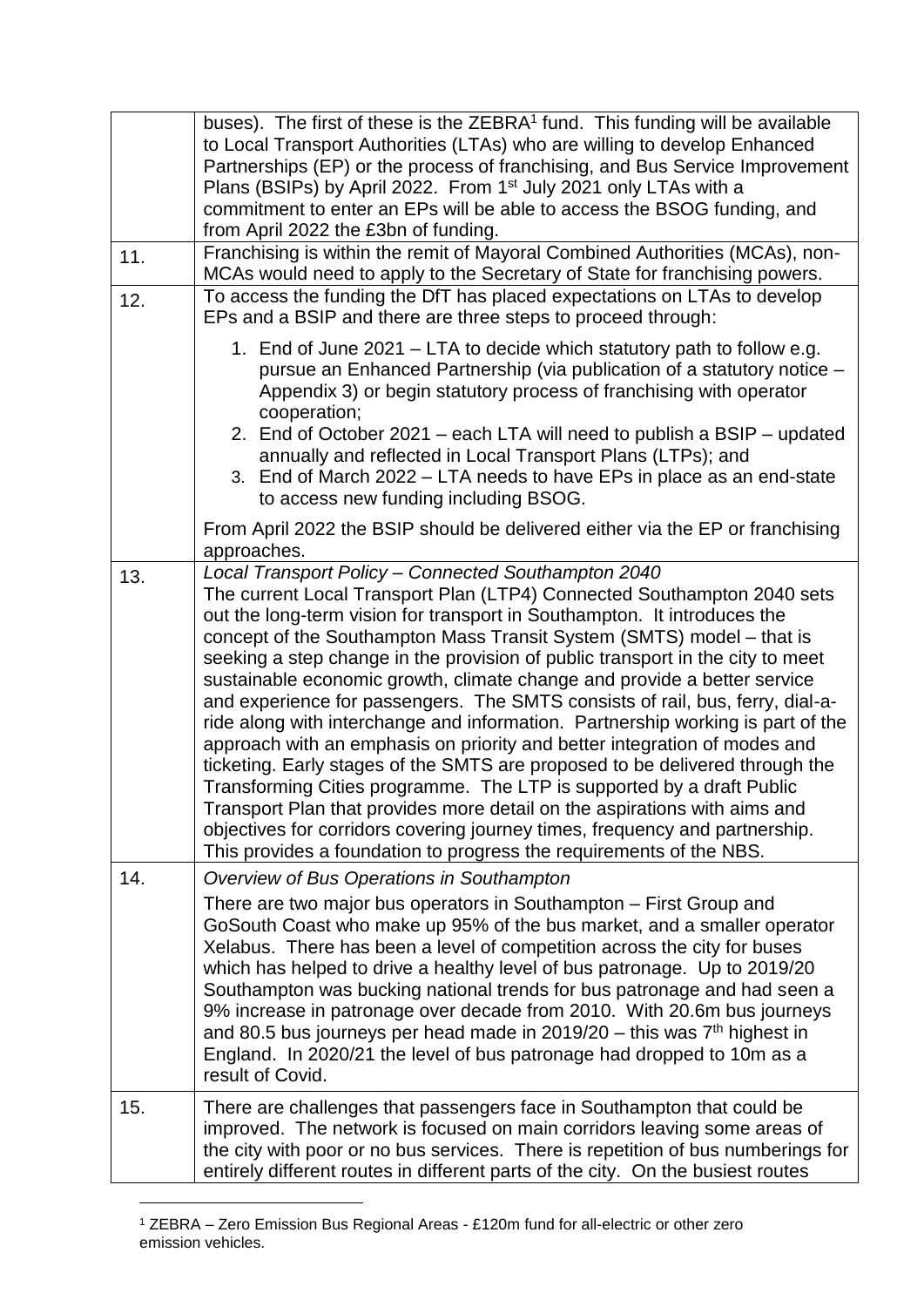| there can be overcapacity at certain times of the day and frequencies<br>decrease in evening and weekends. There is a multi-operator ticket in Solent<br>Go in operation since 2012 but is seen as a premium product and has had<br>limited uptake                                                                                                                                                                                                                                                                                                                                                                                                                                                                                                                                                                                                                                                      |
|---------------------------------------------------------------------------------------------------------------------------------------------------------------------------------------------------------------------------------------------------------------------------------------------------------------------------------------------------------------------------------------------------------------------------------------------------------------------------------------------------------------------------------------------------------------------------------------------------------------------------------------------------------------------------------------------------------------------------------------------------------------------------------------------------------------------------------------------------------------------------------------------------------|
| There has been a history of investment by the operators in buses with all<br>vehicles now Euro VI compliant, an improved on-board environment,<br>contactless payments, WiFi, on-board announcements, and development of<br>apps with m-tickets. This has been done in advance of many other areas of<br>England placing Southampton at the vanguard of innovation.                                                                                                                                                                                                                                                                                                                                                                                                                                                                                                                                     |
| Support from SCC has been through Legible Bus standards for bus shelters<br>and information, marketing resources, introducing in-signal bus priority on two<br>corridors and expanding, and bus lane camera enforcement.                                                                                                                                                                                                                                                                                                                                                                                                                                                                                                                                                                                                                                                                                |
| SCC currently receives revenue and capital funding for buses:<br>Bus Service Operators Grant (BSOG) – annual grant from DfT to LTA and bus<br>and community transport operators to help recover fuel costs - SCC £75,112<br>2019/20;<br>Covid Bus Service Support Grant (CBSSG) - grant from DfT to support<br>$\bullet$<br>tendered services $-$ SCC (to date 2020/21) - £136,000<br>Concessionary Fares - SCC is administrator for older & disabled bus pass<br>$\bullet$<br>reimbursements - 26,200 passes making 2.12m journeys 19/20 £4.3m<br>Supported Services - SCC provides funding to operate socially necessary<br>$\bullet$<br>services (X12, Bitterne Hoppas 1, 2 & 3) - 20/21 budget £130,000<br>Capital Investment - annual programme in bus stops, information, bus<br>$\bullet$<br>shelters, bus lane enforcement, bus priority, $TCF - 20/21 - \pounds290,000$ LTP +<br>£750,000 TCF. |
| <b>Enhanced Partnership</b><br>An Enhanced Partnership (EP) is a formal agreement between a Local<br>Transport Authority (LTA) and local bus operators to work together to improve<br>bus services. It requires a clear vision for the improvement that the EP is<br>delivering, known as the EP Plan and at least one EP Scheme, which sets out<br>the action, requirements and commitments to achieve the improvements<br>within the Plan. The LTA has the formal responsibility for making the scheme,<br>but at set points in the process can only proceed if they have the support of a<br>defined proportion of local bus operators.                                                                                                                                                                                                                                                              |
| An EP is the high-level strategic document that sets the bus network in the EP<br>area in context and must cover:<br>The geography (Appendix 1);<br>The period it relates to;<br>٠<br>Review points;<br>٠<br>Analysis of local bus services;<br>Objectives of the plan – how it will improve quality and effectiveness of<br>local bus services;<br>Policies;<br>$\bullet$<br>How related schemes intend to assist in implementing the policies and<br>achieving objectives;<br>Effect on neighbouring areas;<br>Improve inclusivity, accessibility and equality; and<br>٠<br>Plans for consultation with passenger groups.                                                                                                                                                                                                                                                                             |
|                                                                                                                                                                                                                                                                                                                                                                                                                                                                                                                                                                                                                                                                                                                                                                                                                                                                                                         |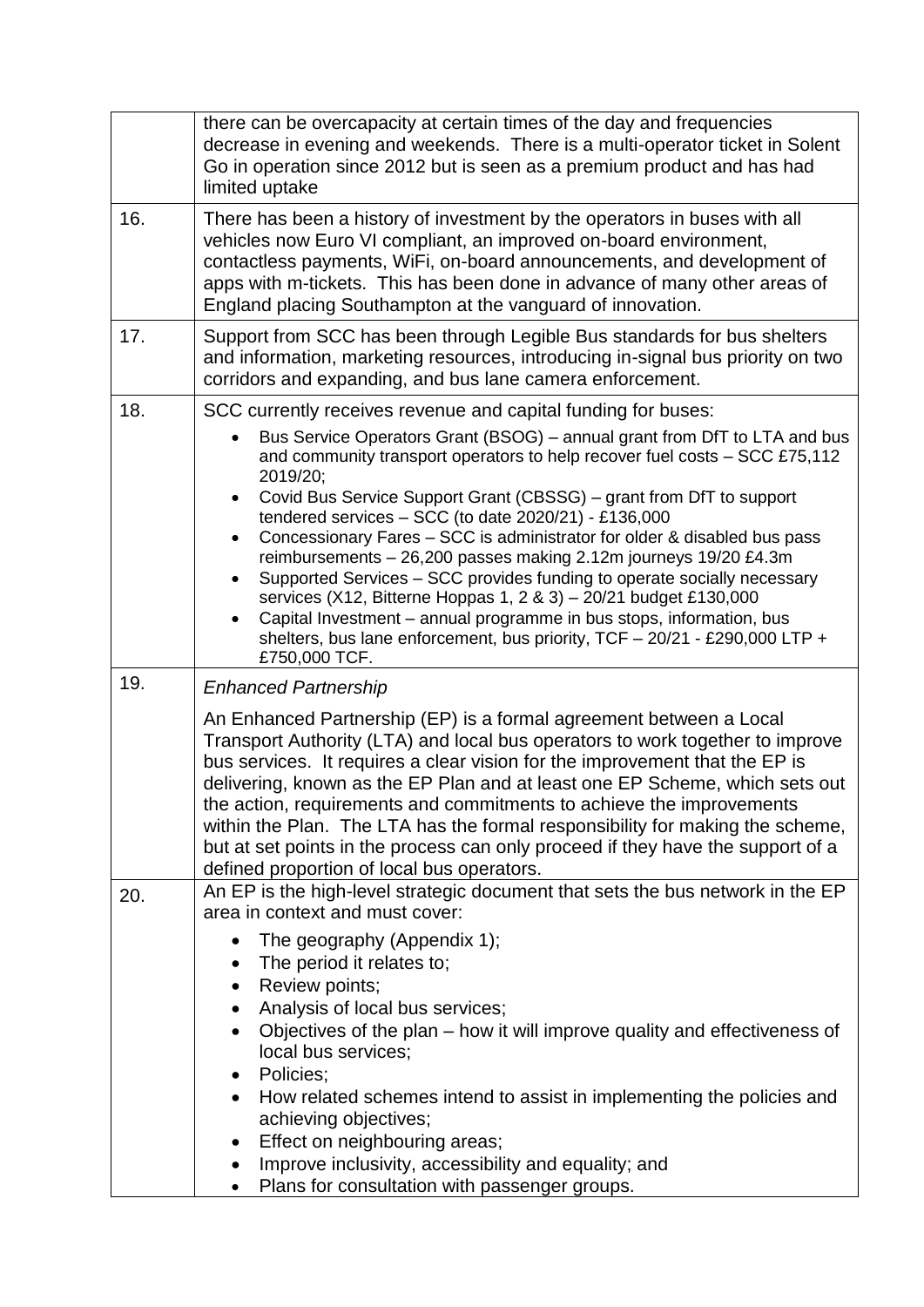| 21. | The EP Plan is supported by one or more EP schemes which set out the detail<br>of how the vision and objectives will be achieved, including any commitments<br>made by the LTA or standards to be met by the bus operators.<br>The requirements of a LTA under the EP Scheme could include:<br>Facilities – e.g. bus stops, bus priority measures;<br>$\bullet$<br>Measures – e.g. marketing support, changes to parking, limitations on<br>$\bullet$<br>other types of traffic, enforcing traffic offences, restrictions on<br>roadworks etc.<br>If agreed there is a legal obligation to implement to provide the facilities or<br>measures.<br>The requirements of a bus operators under the EP scheme could include:<br>Operational requirements: vehicles used, information, timetables,<br>$\bullet$<br>tickets (how purchased, entitlements, publicity, appearance, price of<br>multi-operator tickets & standardising ticketing zones) |
|-----|------------------------------------------------------------------------------------------------------------------------------------------------------------------------------------------------------------------------------------------------------------------------------------------------------------------------------------------------------------------------------------------------------------------------------------------------------------------------------------------------------------------------------------------------------------------------------------------------------------------------------------------------------------------------------------------------------------------------------------------------------------------------------------------------------------------------------------------------------------------------------------------------------------------------------------------------|
|     | Route requirements: frequency, timing, headways etc.<br>$\bullet$<br>It should be noted that the price of single operator tickets cannot be controlled<br>through the EP and this remains for the individual operators to maintain<br>competition.                                                                                                                                                                                                                                                                                                                                                                                                                                                                                                                                                                                                                                                                                             |
| 22. | There is a staged process for forming an EP with engagement with local bus<br>operators at each stage, stages numbered below:<br>1. Informal consultation to decide whether an EP is viable;<br>2. Formal discussion with a notice of intention and invitation to participate<br>from which an Enhanced Partnership Plan and Schemes will be<br>developed into formal documentation;<br>3. Notification that a draft plan and scheme have been prepared whereby<br>local bus operators can object over a 28-day period;<br>4. Formal Public Consultation to seek views of residents, businesses and<br>stakeholders; and<br>Making of Plan & Scheme - following consultation, and if modifications<br>5.<br>need to be made, the LTA can decide to 'make' the EP Plan and<br>Scheme. A notice is prepared and local bus operators have a final<br>opportunity to object. Once completed the LTA can make the plan and<br>scheme.               |
| 23. | Before any formal processes are embarked on, the LTA needs to carry out<br>informal discussions with local bus operators who run services in that<br>geographical area on whether an EP is viable or not. These informal views<br>should also include those of a wider set of stakeholders such as passenger<br>groups, community transport operators, and representatives of local<br>businesses. When considering any type of partnership LTAs must consider<br>competition issues – not just Competition Law but preserve as far as possible<br>passenger benefits of lower fares, quality services, and innovation that<br>competition between operators can help foster.                                                                                                                                                                                                                                                                  |
| 24. | From these informal discussions a formal commitment to making an EP can<br>commence. This becomes a formal negotiation between the LTA and<br>operators and commitments made at this stage can be considered legally<br>binding and could be challenged by the other party (ies). LTAs can also<br>consider whether it is appropriate to make an EP jointly with another LTA –<br>such as Hampshire County Council. Before the formal process begins a<br>notice of intention is published, setting out the geographical area, and inviting<br>all local operators to participate in the process. The Notice of Intent can be<br>published online or in local newspapers.                                                                                                                                                                                                                                                                      |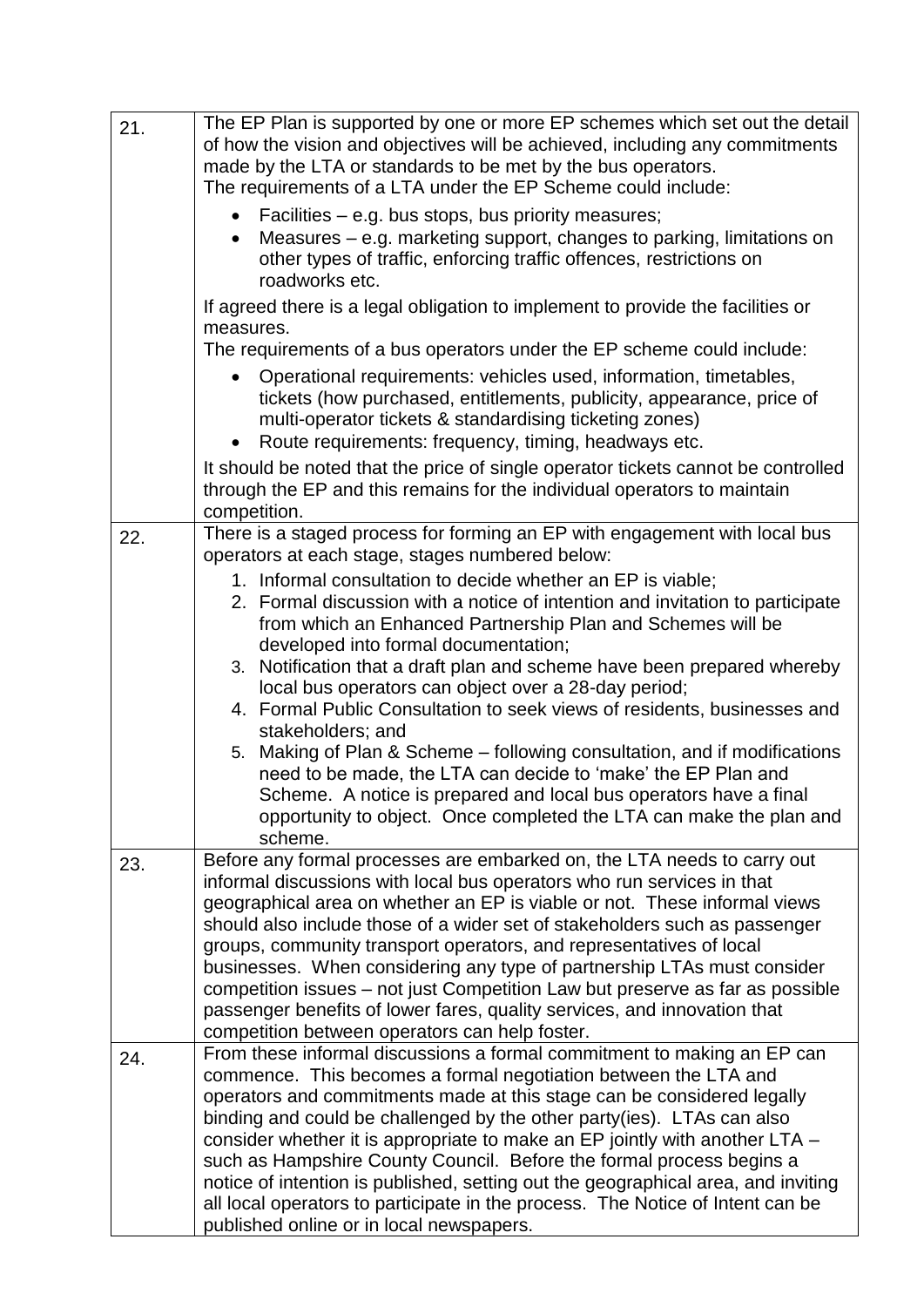| 25. | Once negotiations through the formal period are completed the EP can<br>proceed to formal consultation and objections periods before being 'made'.                                                                                                                                                                                                                                                                                                                                                                                                         |                                                                                |  |
|-----|------------------------------------------------------------------------------------------------------------------------------------------------------------------------------------------------------------------------------------------------------------------------------------------------------------------------------------------------------------------------------------------------------------------------------------------------------------------------------------------------------------------------------------------------------------|--------------------------------------------------------------------------------|--|
| 26. | SCC needs to decide which of the statutory paths of EP or franchising it is to<br>follow by the end of June 2021 to be eligible for continued access to CBSSG<br>and BSOG (as set out in para 18). At this stage a statutory notice of intent for<br>either EP or franchising (Appendix 2) must be published. At this stage this<br>nothing further is required on a statutory basis.<br>The final EP needs to be completed (i.e. legally 'made') by April 2022 to<br>access future BSOG funding and any share of the £3bn funding via bids e.g.<br>ZEBRA. |                                                                                |  |
| 27. | <b>Bus Service Improvement Plan (BSIP)</b>                                                                                                                                                                                                                                                                                                                                                                                                                                                                                                                 |                                                                                |  |
|     | A BSIP is developed by the LTA in collaboration with bus operators,<br>community transport bodies and local businesses, services and people. It                                                                                                                                                                                                                                                                                                                                                                                                            |                                                                                |  |
|     | covers the whole LTA area and buses within it, focusing on delivering the bus                                                                                                                                                                                                                                                                                                                                                                                                                                                                              |                                                                                |  |
|     | network that the LTA and residents want to see including under and over<br>provision of services and integration with other modes. A single BSIP could                                                                                                                                                                                                                                                                                                                                                                                                     |                                                                                |  |
|     | be developed with other LTAs particularly where economies and travel                                                                                                                                                                                                                                                                                                                                                                                                                                                                                       |                                                                                |  |
|     | patterns overlap significantly.                                                                                                                                                                                                                                                                                                                                                                                                                                                                                                                            |                                                                                |  |
| 28. | A BSIP sets out a high-level strategy for achieving the aims of the EP and                                                                                                                                                                                                                                                                                                                                                                                                                                                                                 |                                                                                |  |
|     | detailed delivery plan. They should cover:                                                                                                                                                                                                                                                                                                                                                                                                                                                                                                                 |                                                                                |  |
|     | area;                                                                                                                                                                                                                                                                                                                                                                                                                                                                                                                                                      | The current situation for buses, population and travel demands in the          |  |
|     | $\bullet$                                                                                                                                                                                                                                                                                                                                                                                                                                                                                                                                                  | Proposals for improvement – how the LTA and operator proposed to               |  |
|     | deliver the key goals on the Bus Strategy in Southampton; and                                                                                                                                                                                                                                                                                                                                                                                                                                                                                              |                                                                                |  |
|     | Post Covid Challenges.                                                                                                                                                                                                                                                                                                                                                                                                                                                                                                                                     |                                                                                |  |
|     | An estimate of the funding needed to deliver on the proposals can also be                                                                                                                                                                                                                                                                                                                                                                                                                                                                                  |                                                                                |  |
|     | included                                                                                                                                                                                                                                                                                                                                                                                                                                                                                                                                                   |                                                                                |  |
| 29. | The first outline BSIP, needs to be in place by end of October 2021, reflected<br>in the LTP, and be updated annually. Need to be integrated with LTP and<br>other strategies such as Cycling.                                                                                                                                                                                                                                                                                                                                                             |                                                                                |  |
| 30. | Considerations                                                                                                                                                                                                                                                                                                                                                                                                                                                                                                                                             |                                                                                |  |
|     | At this stage the consideration for SCC is whether to follow the EP or                                                                                                                                                                                                                                                                                                                                                                                                                                                                                     |                                                                                |  |
|     | franchising statutory path to follow. This is required to continue to access                                                                                                                                                                                                                                                                                                                                                                                                                                                                               |                                                                                |  |
|     | CBSSG and other funding for buses in 2021/22.                                                                                                                                                                                                                                                                                                                                                                                                                                                                                                              |                                                                                |  |
| 31. | The considerations for each statutory path are:                                                                                                                                                                                                                                                                                                                                                                                                                                                                                                            |                                                                                |  |
|     | <b>Enhanced Partnerships</b>                                                                                                                                                                                                                                                                                                                                                                                                                                                                                                                               | Franchising                                                                    |  |
|     | Go above existing Quality Bus                                                                                                                                                                                                                                                                                                                                                                                                                                                                                                                              | Next step from Enhanced                                                        |  |
|     | Partnerships to allow for a wider                                                                                                                                                                                                                                                                                                                                                                                                                                                                                                                          | Partnerships where the LTA takes                                               |  |
|     | range of measures to support better<br>services for people who use and                                                                                                                                                                                                                                                                                                                                                                                                                                                                                     | on responsibility for specification for<br>a route, or routes, or network; and |  |
|     | want to use the bus.                                                                                                                                                                                                                                                                                                                                                                                                                                                                                                                                       | invites difference operators to tender                                         |  |
|     |                                                                                                                                                                                                                                                                                                                                                                                                                                                                                                                                                            | competitively to operate.                                                      |  |
|     | LTAs could take on service                                                                                                                                                                                                                                                                                                                                                                                                                                                                                                                                 | Standards are set regarding the                                                |  |
|     | registration functions from Traffic                                                                                                                                                                                                                                                                                                                                                                                                                                                                                                                        | operation - vehicles, information,                                             |  |
|     | Commissioners                                                                                                                                                                                                                                                                                                                                                                                                                                                                                                                                              | data, services, frequency, fares etc                                           |  |
|     | Can comprise of more than 1 LTA<br>and be area or corridor based                                                                                                                                                                                                                                                                                                                                                                                                                                                                                           | There is an expectation that an EP                                             |  |
|     | Bus operators are formally invited to                                                                                                                                                                                                                                                                                                                                                                                                                                                                                                                      | will be in place<br>Financial risk/gain either lies with                       |  |
|     | join to develop a Plan and                                                                                                                                                                                                                                                                                                                                                                                                                                                                                                                                 | LTA, operator or is shared.                                                    |  |
|     | Scheme(s).                                                                                                                                                                                                                                                                                                                                                                                                                                                                                                                                                 |                                                                                |  |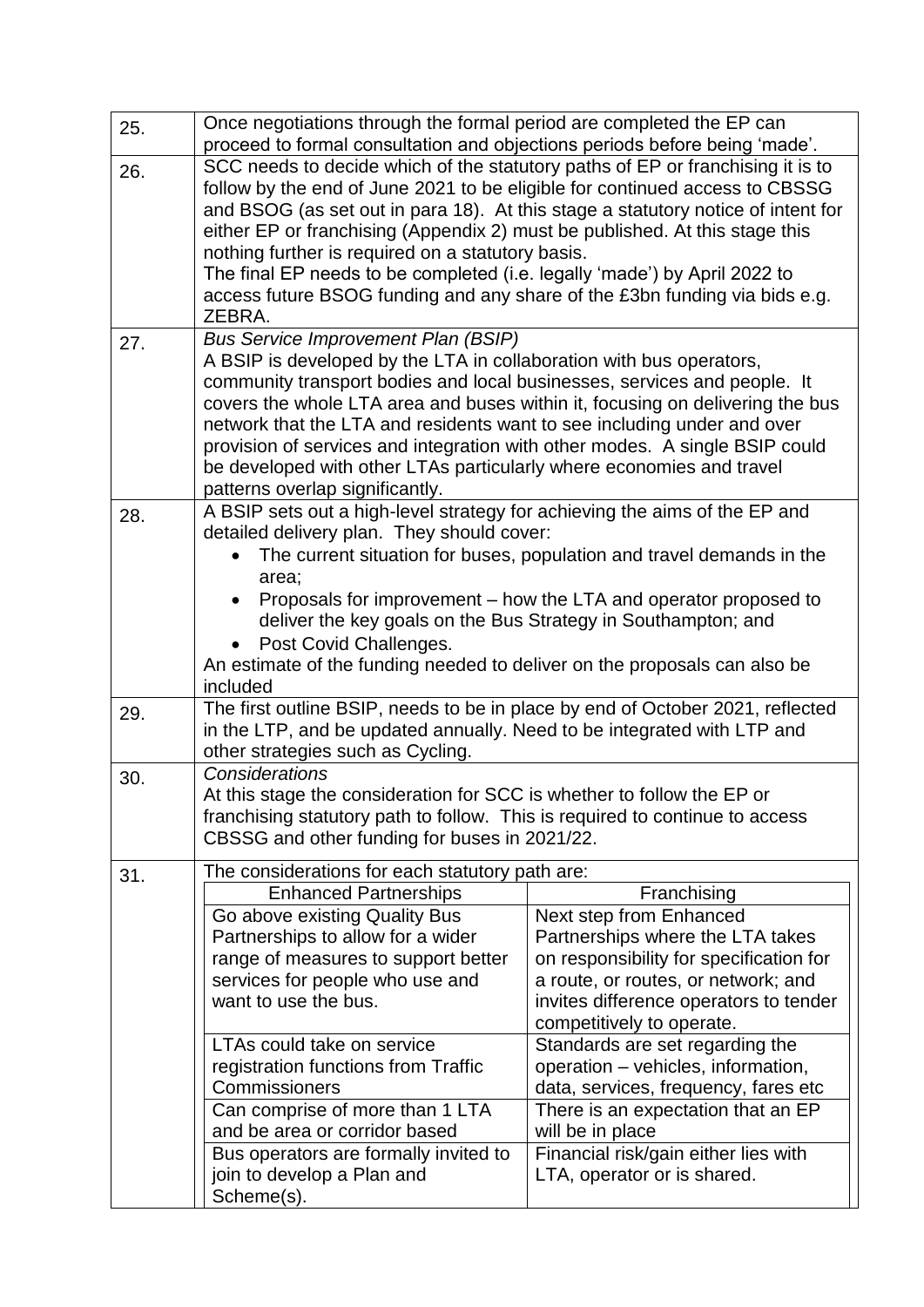|     | Covers frequency, timetables,                                                    | <b>Combined &amp; Mayoral Authorities</b>                                                                                                            |
|-----|----------------------------------------------------------------------------------|------------------------------------------------------------------------------------------------------------------------------------------------------|
|     | vehicles, multi-operator fares &                                                 | have franchising powers, non-                                                                                                                        |
|     | ticketing, priority measures, data,                                              | CA/MCA authorities would need to                                                                                                                     |
|     | information, and communications                                                  | apply to Secretary of State to start                                                                                                                 |
|     | that is used as the basis for                                                    | franchising                                                                                                                                          |
|     | registering bus services.                                                        |                                                                                                                                                      |
|     | Does not cover single operator fare                                              | High resource requirements to set                                                                                                                    |
|     | setting                                                                          | up and deliver                                                                                                                                       |
|     | Plan is consulted on before                                                      |                                                                                                                                                      |
|     | implementation                                                                   |                                                                                                                                                      |
|     | Once agreed actions in it are binding                                            |                                                                                                                                                      |
|     | and would need resource to manage                                                |                                                                                                                                                      |
|     | and delivery - could be done with                                                |                                                                                                                                                      |
|     | 1xFTE additional resource                                                        |                                                                                                                                                      |
|     |                                                                                  |                                                                                                                                                      |
| 32. | For Southampton, the most appropriate route would be for the Enhanced            |                                                                                                                                                      |
|     | Partnership approach. The existing QBP and the TCF programme along with          |                                                                                                                                                      |
|     | the years of partnership working and investment by operators provides a          |                                                                                                                                                      |
|     | strong foundation from which to develop the EP. Franchising, while available     |                                                                                                                                                      |
|     | to SCC or HCC via DfT approval, would not achieve many of the objectives         |                                                                                                                                                      |
|     | without significant resources from the Council. Franchising can take 3-4 years   |                                                                                                                                                      |
|     | to develop and this would not meet the Government's requirement to move          |                                                                                                                                                      |
|     | swiftly to support public transport and ensure recovery from Covid. The bus      |                                                                                                                                                      |
|     | network in Southampton has grown based on competition and has led to             |                                                                                                                                                      |
|     | some sections having perceptions of over supply while other areas of the city    |                                                                                                                                                      |
|     | are under served. EPs would allow SCC to work with HCC on cross-boundary         |                                                                                                                                                      |
|     | routes reflecting the way people travel to and from Southampton as part of the   |                                                                                                                                                      |
|     | wider City Region. This would be backed up by policies within the LTP, Local     |                                                                                                                                                      |
|     | Plan and other Council documents.                                                |                                                                                                                                                      |
| 33. | <b>Informal Consultation with Bus Operators</b>                                  |                                                                                                                                                      |
|     | To ensure that SCC meets the obligations of the EP process and to continue       |                                                                                                                                                      |
|     | to foster good working relations with bus operators, officers have carried out a |                                                                                                                                                      |
|     | series of meeting with them. There is an acceptance from the operators about     |                                                                                                                                                      |
|     | the direction of travel that the National Bus Strategy has set out and that      |                                                                                                                                                      |
|     | evolution of the QBP is the most appropriate route. These sessions have          |                                                                                                                                                      |
|     | discussed:                                                                       |                                                                                                                                                      |
|     |                                                                                  | Long term views around the market and level of competition $-$ getting                                                                               |
|     |                                                                                  | the most out of the network for passengers and grow the number of                                                                                    |
|     | passengers;                                                                      |                                                                                                                                                      |
|     |                                                                                  |                                                                                                                                                      |
|     | $\bullet$                                                                        | Bus priority & network – focus to improving journey time reliability via<br>bus priority/traffic management, how best to provide a service to people |
|     |                                                                                  | living and working in Southampton by considering network overall and                                                                                 |
|     |                                                                                  |                                                                                                                                                      |
|     |                                                                                  | development of long-term public transport vision through the SMTS;                                                                                   |
|     | $\bullet$                                                                        | Fares & ticketing – roll out of Tap On Tap Off as first step but simplified                                                                          |
|     | fare structures and role of multi-operator ticketing;                            |                                                                                                                                                      |
|     | Information/Publicity & Branding - each operator has a strong<br>$\bullet$       |                                                                                                                                                      |
|     | individual brand but not so concerned about the legibility of the                |                                                                                                                                                      |
|     | numbering system;                                                                |                                                                                                                                                      |
|     | $\bullet$                                                                        | Using a 'Bus Ambassador' to act as voice to promote, but also working                                                                                |
|     | with existing and potential passengers; and                                      |                                                                                                                                                      |
|     | $\bullet$                                                                        | Level of partnership working – there is an acceptance that an EP is the                                                                              |
|     | approach for Southampton and looking at the wider geography.                     |                                                                                                                                                      |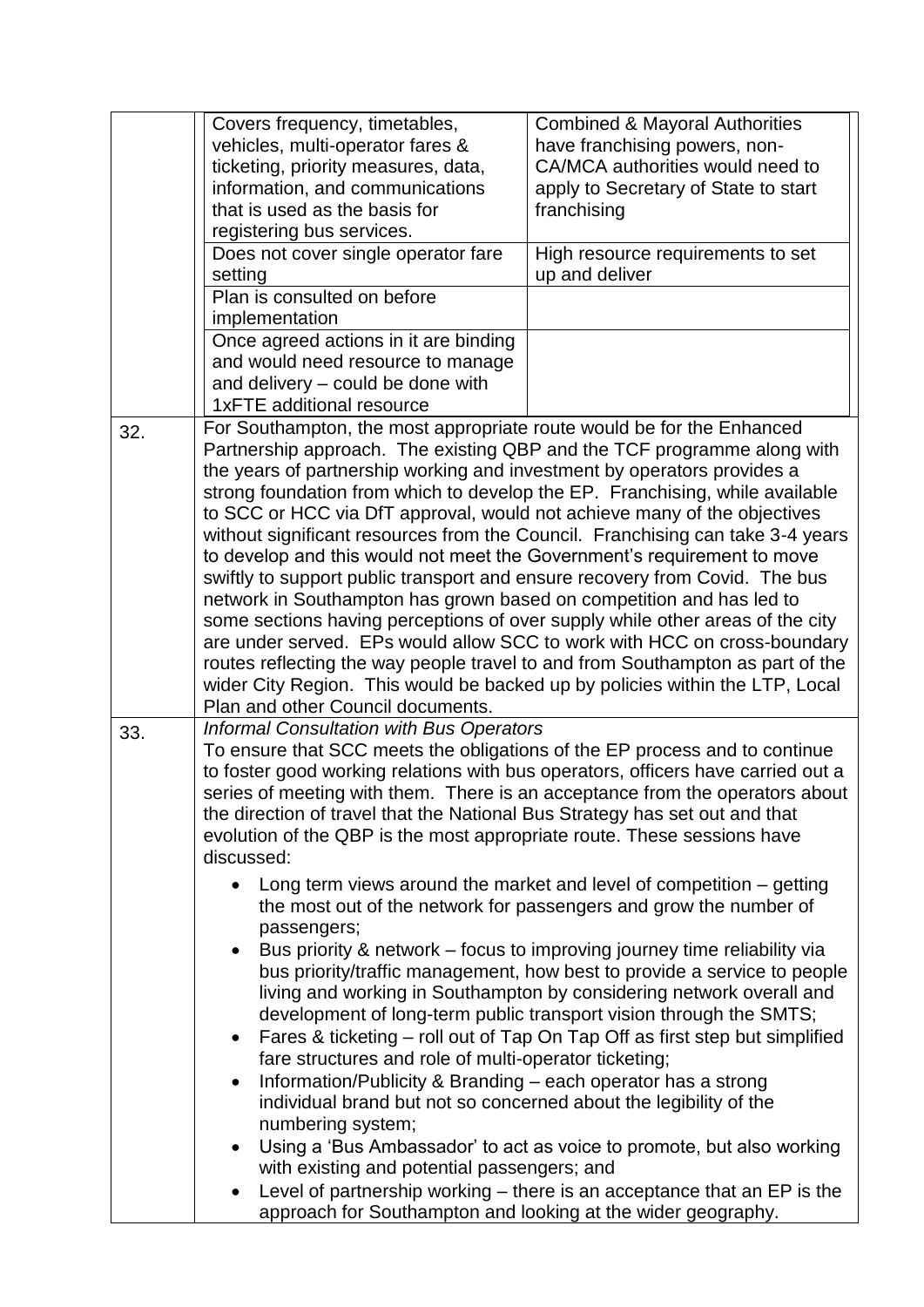|     | Throughout the development of the BSIP and EP Plan and Scheme the bus<br>operators will be involved and formally consulted at set points.                                                                                                                                                                                                                                                                                                                                                                                                                                                                                                                                            |                                                                                                                                                                                                                                                                                                                                                                                                                                                                     |  |
|-----|--------------------------------------------------------------------------------------------------------------------------------------------------------------------------------------------------------------------------------------------------------------------------------------------------------------------------------------------------------------------------------------------------------------------------------------------------------------------------------------------------------------------------------------------------------------------------------------------------------------------------------------------------------------------------------------|---------------------------------------------------------------------------------------------------------------------------------------------------------------------------------------------------------------------------------------------------------------------------------------------------------------------------------------------------------------------------------------------------------------------------------------------------------------------|--|
| 34. | Potential EP& BSIP Geography & Working with HCC                                                                                                                                                                                                                                                                                                                                                                                                                                                                                                                                                                                                                                      |                                                                                                                                                                                                                                                                                                                                                                                                                                                                     |  |
|     | To reflect the complex travel to work, school and leisure journeys made<br>between Southampton and the wider area including Waterside, Totton,<br>Chandlers Ford, Eastleigh, Hedge End and Hamble, the proposed geography<br>for the EP to consider will be the City Region, as shown in Appendix 2. This is<br>in line with the existing TCF bid area and governance arrangements for that.<br>All the bus operators provide services within that area. There are a handful of<br>services that extend beyond that boundary - Winchester, Romsey, Lymington<br>and Portsmouth-Fareham. These would be included in a Hampshire wide EP<br>that Southampton would be included within. |                                                                                                                                                                                                                                                                                                                                                                                                                                                                     |  |
|     |                                                                                                                                                                                                                                                                                                                                                                                                                                                                                                                                                                                                                                                                                      | SCC and HCC will collaborate on the development of an EP and BSIP for the<br>Southampton City region to ensure sufficient coordination as "one network"<br>but will adopt and enter into final agreements with the bus operators on<br>individual EPs relating to each as respective Local Transport Authorities.                                                                                                                                                   |  |
| 35. | Governance & Review<br>The Governance of the Southampton EP and BSIP will be through existing<br>Boards that have been set up for TCF and the Bus Punctuality Task Force.<br>There needs to be cross-boundary collaboration with HCC on the<br>development of the EP and BSIP to reflect the wider bus market and travel<br>movements. This will be through the existing TCF arrangements. These will<br>involve SCC, HCC officers and Cabinet Members for TCF. Officers and bus<br>operators will be involved for the BSIP Project Board and Bus Punctuality<br>Task Force (to be renamed BSIP Working Group).                                                                      |                                                                                                                                                                                                                                                                                                                                                                                                                                                                     |  |
|     | Remit of existing Board to be expanded to<br><b>TCF Steering Board</b><br>include EP & BSIP cross-boundary work                                                                                                                                                                                                                                                                                                                                                                                                                                                                                                                                                                      |                                                                                                                                                                                                                                                                                                                                                                                                                                                                     |  |
|     | <b>EP &amp; BSIP Project Board</b>                                                                                                                                                                                                                                                                                                                                                                                                                                                                                                                                                                                                                                                   | Board attended jointly between senior SCC<br>and HCC officers and MDs for bus operators                                                                                                                                                                                                                                                                                                                                                                             |  |
|     | <b>BSIP Working Group</b>                                                                                                                                                                                                                                                                                                                                                                                                                                                                                                                                                                                                                                                            | <b>BSIP Working Group (Bus Punctuality Task)</b><br>Force) – SCC officers, Bus Operators                                                                                                                                                                                                                                                                                                                                                                            |  |
|     |                                                                                                                                                                                                                                                                                                                                                                                                                                                                                                                                                                                                                                                                                      | The first BSIP will need to be completed for October 2021 and reviewed<br>annually. It will also need to be reported on six monthly basis to DfT.                                                                                                                                                                                                                                                                                                                   |  |
| 36. | <b>Consultation Strategy</b><br>parties buy-in to the process and the aims of the EP.                                                                                                                                                                                                                                                                                                                                                                                                                                                                                                                                                                                                | Informal consultation has taken place with all the bus operators in<br>Southampton - GoSouth Coast, First Group, Xelabus and University of<br>Southampton (as the owners of UniLink services). This has informed the<br>decision to proceed with a Notice of Intent as required by the DfT for the EP.<br>These will continue through the development of both the EP and the BSIP to<br>ensure that the operators are jointly involved in their development and all |  |
| 37. | required to be consulted:                                                                                                                                                                                                                                                                                                                                                                                                                                                                                                                                                                                                                                                            | For the EP there will need to be a formal public consultation on the draft Plan<br>and Schemes. As a minimum the following statutory consultees will be                                                                                                                                                                                                                                                                                                             |  |
|     | All operators of local bus services affected;<br>Organisations that represent local passengers;                                                                                                                                                                                                                                                                                                                                                                                                                                                                                                                                                                                      |                                                                                                                                                                                                                                                                                                                                                                                                                                                                     |  |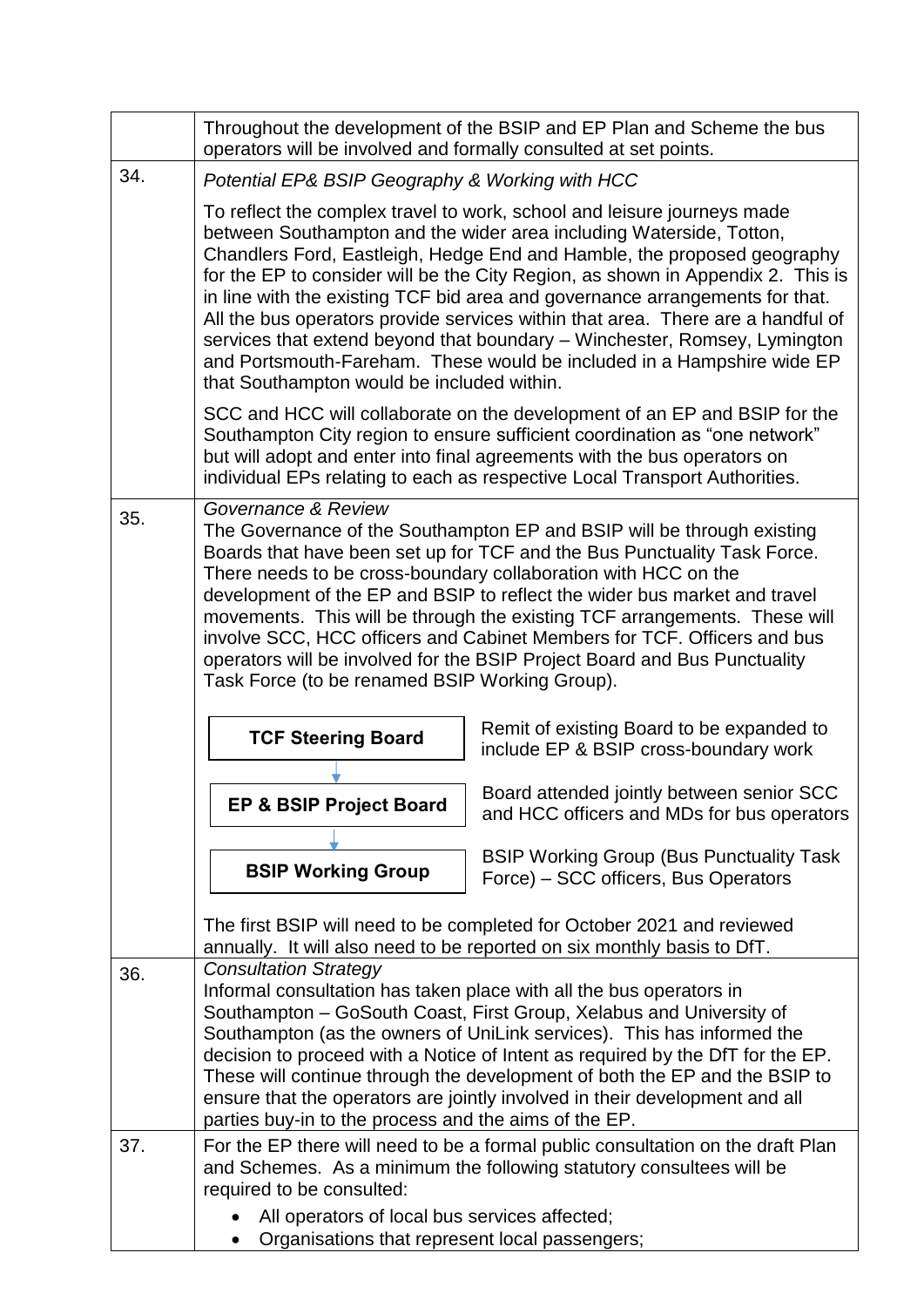|     | <b>Traffic Commissioners:</b><br>$\bullet$                                                                                                                                                                                                                            |                                          |                             |  |
|-----|-----------------------------------------------------------------------------------------------------------------------------------------------------------------------------------------------------------------------------------------------------------------------|------------------------------------------|-----------------------------|--|
|     | Chief of Police;<br>$\bullet$                                                                                                                                                                                                                                         |                                          |                             |  |
|     | <b>Transport Focus;</b><br>$\bullet$                                                                                                                                                                                                                                  |                                          |                             |  |
|     | Competition & Markets Authority; and<br>$\bullet$                                                                                                                                                                                                                     |                                          |                             |  |
|     | Others deemed appropriate by the LTA.                                                                                                                                                                                                                                 |                                          |                             |  |
|     | These would form part of a wider consultation with residents, businesses,<br>visitors, existing bus passengers, road users and Ward Members.                                                                                                                          |                                          |                             |  |
| 38. | Bus operators have two opportunities to object (28 days) to the draft EP before                                                                                                                                                                                       |                                          |                             |  |
|     | formal public consultation and before the EP Plan is legally 'made' (Stages 3<br>and 5 in para 18). The BSIP will follow the objectives and priorities in the EP<br>and is not required to have formal consultation but need the involvement of the<br>bus operators. |                                          |                             |  |
| 39. | <b>Funding &amp; Resource</b>                                                                                                                                                                                                                                         |                                          |                             |  |
|     | The DfT has provided an initial revenue capability funding (£100,000) towards<br>the development on in-house resources for the preparation of both the EP and                                                                                                         |                                          |                             |  |
|     | the BSIP. Further funding may be available later in the Summer to further                                                                                                                                                                                             |                                          |                             |  |
|     | assist with internal resources. This will provide additional capacity for 1xFTE                                                                                                                                                                                       |                                          |                             |  |
|     | and consultant support within the Green City & Infrastructure service area.                                                                                                                                                                                           |                                          |                             |  |
|     | Future DfT funding maybe made available later in 2021/22. Delivery of any                                                                                                                                                                                             |                                          |                             |  |
|     | activities from the BSIP and EP will be through existing contractual                                                                                                                                                                                                  |                                          |                             |  |
|     | arrangements such as the Highways Service Partnership or bus shelter                                                                                                                                                                                                  |                                          |                             |  |
|     | contract with ClearChannel.                                                                                                                                                                                                                                           |                                          |                             |  |
| 40. | The EP and BSIP will be able to be reviewed at Overview and Scrutiny                                                                                                                                                                                                  |                                          |                             |  |
|     | Management Committee.<br><b>Timeline</b>                                                                                                                                                                                                                              |                                          |                             |  |
| 41. | The key dates for the preparation, consultation and making of the EP Plan &                                                                                                                                                                                           |                                          |                             |  |
|     | Scheme and BSIP are set out below. Dates highlighted in bold are key dates                                                                                                                                                                                            |                                          |                             |  |
|     | set by the DfT.                                                                                                                                                                                                                                                       |                                          |                             |  |
|     | Activity                                                                                                                                                                                                                                                              | Who                                      | Dates ( <i>indicative</i> ) |  |
|     | Informal discussions with bus                                                                                                                                                                                                                                         | <b>SCC Officers</b>                      | April-June 2021             |  |
|     | operators and stakeholders                                                                                                                                                                                                                                            |                                          |                             |  |
|     | Approval for setting up an EP                                                                                                                                                                                                                                         | <b>SCC Cabinet</b>                       | <b>June 2021</b>            |  |
|     | <b>Issue Notice of Intent to Prepare</b><br>an EP                                                                                                                                                                                                                     | <b>SCC</b>                               | 30 June 2021                |  |
|     | Formal discussions on EP and<br><b>BSIP</b>                                                                                                                                                                                                                           | SCC, HCC & Local<br><b>Bus Operators</b> | July-October 2021           |  |
|     | Seek approval to consult                                                                                                                                                                                                                                              | <b>Cabinet Member</b><br>for Growth      | October 2021                |  |
|     | Issue a Notice that an EP Plan<br>and BSIP have been prepared                                                                                                                                                                                                         | <b>SCC</b>                               | October 2021                |  |
|     | <b>Outline BSIP Finalised</b>                                                                                                                                                                                                                                         | <b>SCC</b>                               | 31 October 2021             |  |
|     | <b>Local Bus Operators Objection</b>                                                                                                                                                                                                                                  | <b>Local Bus</b>                         | November 2021               |  |
|     | Period (minimum 28 days)                                                                                                                                                                                                                                              | <b>Operators</b>                         |                             |  |
|     | Formal (Public) Consultation                                                                                                                                                                                                                                          | SCC, HCC & Local                         | December-                   |  |
|     |                                                                                                                                                                                                                                                                       | <b>Bus Operators</b>                     | January 2022                |  |
|     | <b>Consultation Outcomes and</b>                                                                                                                                                                                                                                      | <b>SCC Cabinet</b>                       | February 2022               |  |
|     | Approval to 'make' the EP Plan                                                                                                                                                                                                                                        |                                          |                             |  |
|     | Issue Notice to 'make' the EP                                                                                                                                                                                                                                         | <b>SCC</b>                               | February 2022               |  |
|     | <b>Local Bus Operators Objection</b>                                                                                                                                                                                                                                  | Local Bus                                | February-March              |  |
|     | Period                                                                                                                                                                                                                                                                | <b>Operators</b>                         | 2022                        |  |
|     | EP Plan Made                                                                                                                                                                                                                                                          |                                          | 31 March 2022               |  |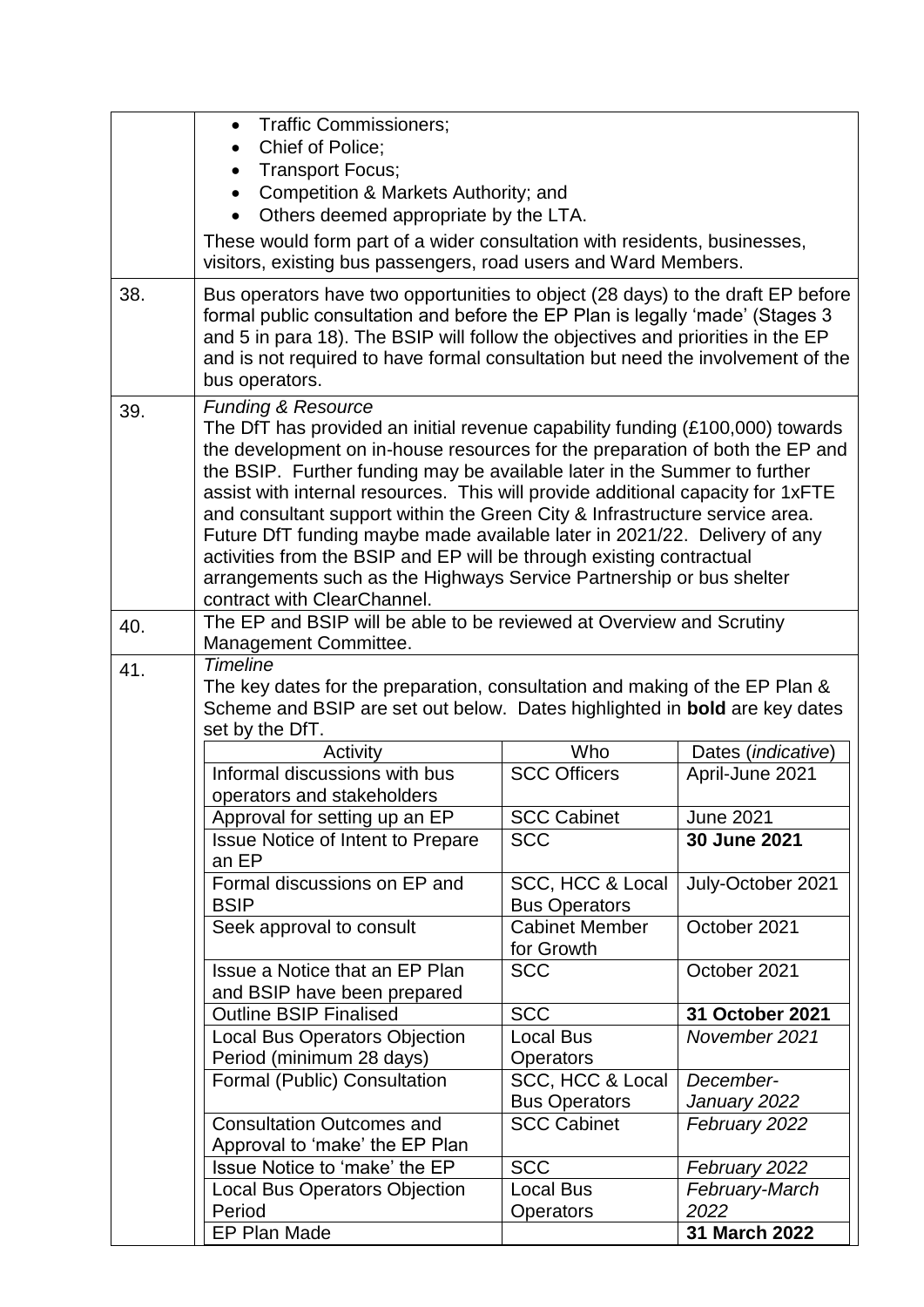|                       | <b>RESOURCE IMPLICATIONS</b>                                                                                                                                                                                                                                                                                                                                                                                                                                                                                                            |
|-----------------------|-----------------------------------------------------------------------------------------------------------------------------------------------------------------------------------------------------------------------------------------------------------------------------------------------------------------------------------------------------------------------------------------------------------------------------------------------------------------------------------------------------------------------------------------|
| 42.                   | The costs for preparing, undertaking consultation, and making the EP and<br>BSIP will be met by the Council. The Department for Transport have provided<br>£100,000 of revenue funding that is to be used to develop in-house<br>capabilities, consultant support, communications and other costs. Further<br>funding maybe forthcoming from DfT later in 2021/22 to support development<br>of the BSIP. Any additional expenditure above the level of DfT support will be<br>met from existing revenue resources for Transport Policy. |
| 43.                   | Delivery and funding of any infrastructure schemes that arise from the EP or<br>BSIP will be incorporated into the standard business planning process and<br>would need to come from different funding sources. These include BSOG,<br>Local Transport Plan Integrated Transport Block, Transforming Cities Fund,<br>Green City, and any future funding from central Government e.g. Levelling Up<br>Fund, ZEBRA.                                                                                                                       |
| 44.                   | The publication of an EP and BSIP are a requirement of the National Bus<br>Strategy in order for the Council to access funding for buses, indicated at<br>£3bn, including BSOG, CBSOG, decarbonisation of buses, infrastructure and<br>supported services.                                                                                                                                                                                                                                                                              |
| <b>Property/Other</b> |                                                                                                                                                                                                                                                                                                                                                                                                                                                                                                                                         |
| 45.                   | There are not property implications with this report                                                                                                                                                                                                                                                                                                                                                                                                                                                                                    |
| 46.                   | SCC will liaise with bus operators and Hampshire County Council.                                                                                                                                                                                                                                                                                                                                                                                                                                                                        |
|                       | <b>LEGAL IMPLICATIONS</b>                                                                                                                                                                                                                                                                                                                                                                                                                                                                                                               |
|                       | Statutory power to undertake proposals in the report:                                                                                                                                                                                                                                                                                                                                                                                                                                                                                   |
| 47.                   | An EP agreement is entered into pursuant to section 9 of the Bus Services Act<br>2017, which amended the Transport Act 2000 by inserting relevant sections<br>(S138A-138S) relating to EPs. .                                                                                                                                                                                                                                                                                                                                           |
|                       | <b>Other Legal Implications:</b>                                                                                                                                                                                                                                                                                                                                                                                                                                                                                                        |
| 48.                   | The development of an EP Plan and Scheme are subject to the requirements<br>of competition law. However, it is noted that bus partnership have been around<br>in various forms since the mid-1990s and there have been no cases where<br>partnership working has given rise to action taken on competition grounds. In<br>the development of EPs LTAS need to conduct the negotiations in a fair way<br>that doesn't disadvantage one or more operators against another.                                                                |
| 49.                   | The Competitions Market Authority are a statutory consultee on the draft EP<br>and LTAs will need to take into account Part 1, Schedule 10 of the Transport<br>Act 2000 when making Enhanced Partnership Plans and Schemes.                                                                                                                                                                                                                                                                                                             |
| 50.                   | The statutory consultation and development of Plans will be subject to the<br>Public Sector Equality Duty as set out in the Equalities Act 2010, s.17 Crime &<br>Disorder Act 1998 and Human Rights Act 1998. The detailed Plan and<br>consultation will be accompanied by an EISA setting out implications and<br>mitigations for those with protected characteristics as well as economic and<br>environmental impacts that will be taken into account in determining the final<br>form of the Plans.                                 |
| 51.                   | In the event that consultation identifies significant detrimental or strategic<br>impacts on any local communities, Cabinet will retain the option to approve<br>the final Plan in due course.                                                                                                                                                                                                                                                                                                                                          |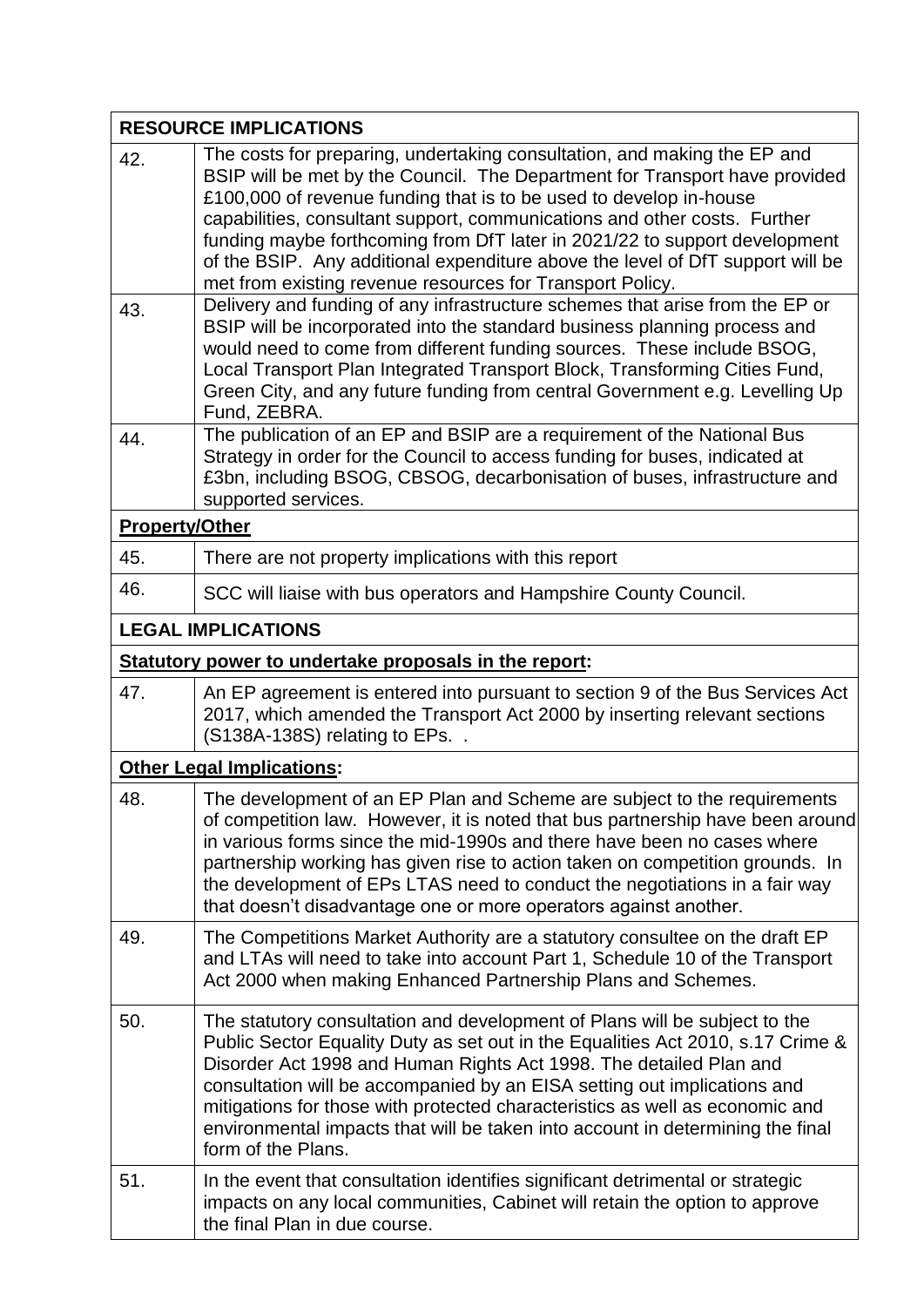|     | <b>RISK MANAGEMENT IMPLICATIONS</b>                                                                                                                                                                                                                                                                                                                                                                                                                          |  |  |
|-----|--------------------------------------------------------------------------------------------------------------------------------------------------------------------------------------------------------------------------------------------------------------------------------------------------------------------------------------------------------------------------------------------------------------------------------------------------------------|--|--|
| 52. | The key risks include:                                                                                                                                                                                                                                                                                                                                                                                                                                       |  |  |
|     | Obligations are placed by the Plan and/or Scheme upon the Council<br>which are not fundable/acceptable/deliverable;<br>• The EP Plan and/or Scheme are not supported by Bus Operators<br>through the formal objection period;<br>• The EP Plan and/or scheme are not supported by those responding to<br>the public consultation;<br>• The Council is unable to complete with the EP or BSIP within the<br>timescales required of the National Bus Strategy. |  |  |
|     | These risks are being mitigated through continued engagement between the<br>Council and other parties to the EP and BSIP, and the content to be negotiated<br>and finalised as per the report recommendations.                                                                                                                                                                                                                                               |  |  |
|     | <b>POLICY FRAMEWORK IMPLICATIONS</b>                                                                                                                                                                                                                                                                                                                                                                                                                         |  |  |
| 53. | The EP and BSIP will need to be consistent with the Council's Policy<br>Framework with the Local Transport Plan (LTP4) Connected Southampton<br>2040 as the current adopted statutory transport policy for Southampton. An<br>early Equalities Impact Assessment (Appendix 3) accompanies this report and<br>will be further developed as Plans are progressed through consultation with<br>affected parties.                                                |  |  |

|                                    | <b>KEY DECISION?</b>                                | <b>Yes</b> |     |  |  |  |
|------------------------------------|-----------------------------------------------------|------------|-----|--|--|--|
| <b>WARDS/COMMUNITIES AFFECTED:</b> |                                                     |            | All |  |  |  |
|                                    |                                                     |            |     |  |  |  |
| SUPPORTING DOCUMENTATION           |                                                     |            |     |  |  |  |
| <b>Appendices</b>                  |                                                     |            |     |  |  |  |
| 1.                                 | Proposed Southampton Enhanced Partnership Geography |            |     |  |  |  |
| 2.                                 | Draft Notice of Intent for Enhanced Partnership     |            |     |  |  |  |
| 3.                                 | <b>Equalities Impact Assessment</b>                 |            |     |  |  |  |

## **Documents In Members' Rooms**

| 1.                                                                                                                                    |  |  |  |  |  |
|---------------------------------------------------------------------------------------------------------------------------------------|--|--|--|--|--|
| 2.                                                                                                                                    |  |  |  |  |  |
| <b>Equality Impact Assessment</b>                                                                                                     |  |  |  |  |  |
| Do the implications/subject of the report require an Equality and<br><b>Yes</b><br>Safety Impact Assessment (ESIA) to be carried out. |  |  |  |  |  |
| <b>Data Protection Impact Assessment</b>                                                                                              |  |  |  |  |  |
| <b>No</b><br>Do the implications/subject of the report require a Data Protection<br>Impact Assessment (DPIA) to be carried out.       |  |  |  |  |  |
| <b>Other Background Documents</b><br>Other Background documents available for inspection at:                                          |  |  |  |  |  |